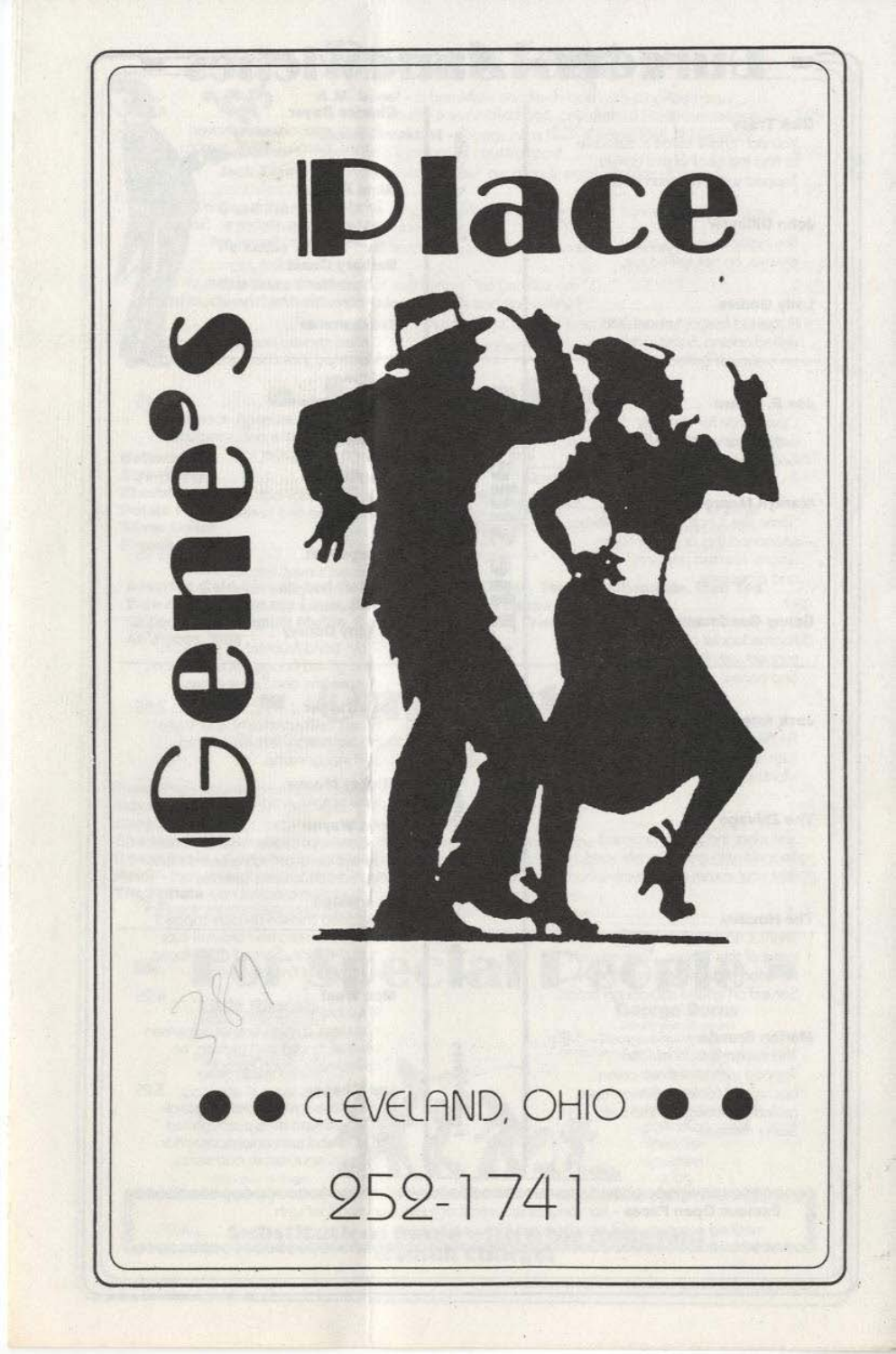## **Burgers - Sandwiches -**

Spuds

Special

Rings

Onion

Zucchini

Mushrooms

Fries

Home

es

匠

Curly

Fries

French

| <b>Dick Tracy</b>                  | 3.95  |            |
|------------------------------------|-------|------------|
| You don't have to be a detective   |       |            |
| to find the beef in this burger.   |       |            |
| Topped with American cheese        |       |            |
| John Dillinger                     | 525   |            |
| Smuggled onighs, swiped Swiss      |       |            |
| cheese, on hot grilled rue,        |       |            |
|                                    |       |            |
| Lady Godiva                        | 3.95  |            |
| A topless burger served with       |       |            |
| grilled onions, Swiss cheese,      |       |            |
| on a slice of grilled rue.         |       |            |
|                                    |       |            |
| Joe E. Brown                       | 3,05  |            |
| Open tuide for this one. Topped    |       |            |
| with Canadian bocog, mushrooms,    |       |            |
| and Sullss cheese                  |       |            |
|                                    |       |            |
| <b>Marilyn Monroe</b>              | 5.05. |            |
| Some like it hot! So we've         |       |            |
| seasoned this one with cajun       |       |            |
| spices, roosted peppers,           |       |            |
| and provolane.                     |       |            |
|                                    |       |            |
|                                    |       |            |
| <b>Benny Goodman</b>               | 3.75  |            |
| for the leader of the band         |       |            |
| topped with Finericon cheese       |       |            |
| and bacon.                         |       |            |
|                                    |       |            |
| <b>Jack Armstrong</b>              | π     |            |
| An All-American burger tapped      |       |            |
| with showed, onlied hom and        |       | and On The |
| Monterey Jock cheese               |       |            |
|                                    |       |            |
| The Zhivago.                       | 375   |            |
| Just what the dactor ordered       |       |            |
| Topped with antied mushrooms.      |       |            |
| real sour cream and chives.        |       |            |
|                                    |       |            |
|                                    |       |            |
| The Houdini                        | 3.95  |            |
| There's no escoping the great      |       |            |
| taste of this burger. Topped with  |       |            |
| Amerian cheese and mushrooms.      |       |            |
| Served on grilled sourclough bread |       |            |
| <b>Marlon Brando</b>               | 3.05  |            |
| This burger's a contender!         |       |            |
| Topped with sliced red onion,      |       |            |
| bocon and tomato. Served on a      |       |            |
| grilled sourdough bread with       |       |            |
| Swiss cheese.                      |       |            |
|                                    |       |            |
|                                    |       |            |
|                                    |       |            |
|                                    |       |            |

**Charles Bover** 4.95 A club croissant with shoved turkey, bocon, lettuce, tomoto ond mouonnoise. Gene Kelly 3.65 Tender siddin strips orilled with onions and mushrooms. Served in a seasoned hoogy roll. **Barbary Coast** 0.05 Shaved turkey breast, lettuce and tomato, piled high on whole wheat. Jackhammer  $-3.25$ Grilled shoved ham, tamata and Monterey Jock cheese on grilled dell rue. **Alfred Hitchcock**  $345$ Fresh Italian souscee, roosted peppers, onlons and spaghetti source on a kaiser roll 205 The Flapper Our own beer-bottered scrod deep fried and served on a kaiser roll George Raft  $395$ Shoved turkey, lettuce, tomoto and bacon piled high on a triple decker sondwich. **Tommy Dorsey** 2.95 A big bond favorite! A steak-um on a grilled hoaqu roll with onions. mushrooms and Swiss cheese. Lana Turner 285 A well built sonduich! Our triple. decker bocon, lettuce, tomoto and mayonnaise. Mickey Mouse 1.45 How simple, a grilled chaese.  $495$ John Wayne Alboneless broiled chicken breast served on a grilled kaiser roll with bacon, lettuce and tomata. Charleston 4.25 Breaded chicken tenders topped with fresh steamed braccoli cuts and cheddor. Served open-faced on a crilled English muffin. Mae West 4.95 A full-breasted, deep fried boneless chicken breast. American cheese, bocon and tomato, an. otilled sourdough bread. Lon Chaney 3.95 Choose a spicy chicken or steak failta, served on a warm arilled pita bread with anions, cheddar cheese, sour cream and salsa. breast of turkey, or meatloof with with apple source...

**A 95** 

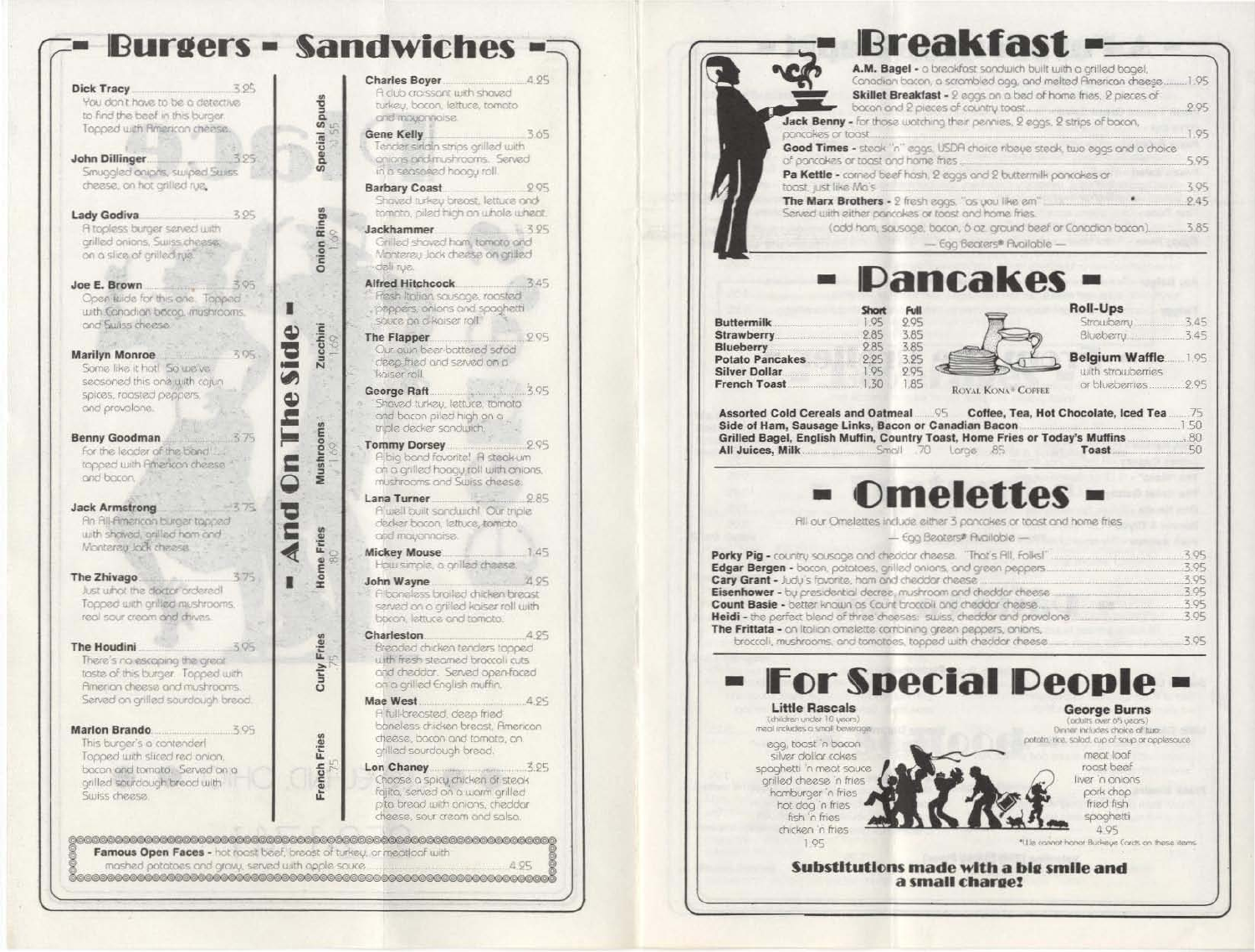## - Opening Acts -=

| Chicken Tenders - grims chicken tenders served with BBQ or sweet in sour source.                                                                                                                                                                                                                      | 305  |
|-------------------------------------------------------------------------------------------------------------------------------------------------------------------------------------------------------------------------------------------------------------------------------------------------------|------|
| Pizza Bites - solit french bread topped with spaghetti squce.<br>pepperoni and zestly provolone cheese the control of the control of the people of                                                                                                                                                    | 1:09 |
| Soups - served daily - hearty vegetable or ?<br>Boul 9                                                                                                                                                                                                                                                |      |
| Garlic Bread - on Italian roll orilled with garlic butter, then topped with zesty provolone cheese                                                                                                                                                                                                    |      |
|                                                                                                                                                                                                                                                                                                       |      |
| Chili - a steaming bowl of chili topped with checkiar cheese and sour cream.<br>served with a warm roll and butter the community of the served with a start of the                                                                                                                                    |      |
|                                                                                                                                                                                                                                                                                                       |      |
| Mozzarella Stix - Mozzarello cheese botter dipped and fried golden.<br>Served with side of squee with the content of the content of the content of the state of squeezing and the content of the content of the content of the content of the content of the content of the content of the content of | 3.01 |
|                                                                                                                                                                                                                                                                                                       |      |
| -Rings 'N Things-                                                                                                                                                                                                                                                                                     |      |
| Generous portion of crispy, deep fried vegetables like could ower, corrots.<br>onion rings, mushrooms, zurchini, green bears and rutobogo.<br>Piled high in on adible tottillo bould                                                                                                                  |      |

Served with the sauce on the side for dipping....

## - Beverages -

| <b>We serve ROYAL KONA® COFFEE</b> Coffee Tea load Tea (Free Befills)                                                                                                                                                                     |                                        | <b>THE REAL PROPERTY AND INCOME.</b> |        |
|-------------------------------------------------------------------------------------------------------------------------------------------------------------------------------------------------------------------------------------------|----------------------------------------|--------------------------------------|--------|
| <b>Sodas:</b> Coke Diet Coke Sprite Oronge <b>Company Company Contract Contract Contract Contract Contract Contract Contract Contract Contract Contract Contract Contract Contract Contract Contract Contract Contract Contract Contr</b> |                                        |                                      |        |
| Orange Juice, Tomato Juice, Milk                                                                                                                                                                                                          | Small 70 Lorge 85                      |                                      |        |
| Soda Fountain Coke in a Bottle                                                                                                                                                                                                            | <b>Breezers &amp; Sparkling Waters</b> |                                      | $-125$ |

#### **Features -**

Includes rolls and butter, and a chaice of two: potato, rice pilat, cup of soup, salad or broccoli cuts.

| <b>Clark Gable</b><br><u> 1958 - Johann Marie Hammeln, 5,05</u><br>A real "hunk" of ald foshioned meatloof.<br>"Frankly, it's great." | Hum<br>Αt<br>sho      |
|---------------------------------------------------------------------------------------------------------------------------------------|-----------------------|
| Gary Cooper 5.95<br>A great piece of liver grilled with anions<br>and a piece of bacon.                                               | CICK<br>Laur<br>hti   |
| 5.95<br><b>Jimmy Stewart</b><br>9 oz. chopped sirloin topped with grilled<br>onions. Try it with two potato pancakes                  | tor<br>Guy<br>R۸      |
| Duke Ellington 595<br>An oldie but goodie; honey dipped fried<br>chicken Bones and All                                                | CO<br>W.C<br>R.<br>mi |

phrey Bogart 645 boneless chicken breast wrapped around twed ham and swiss cheese, botter dipped d fried golden

4.45

rel and Hardy 5.95 o stuffed cobbage rolls cooked in rich and sauce and topped with saverkrout.

Lombardo 645 set of breaded pork chops, lightly seasoned digrilled to order

Fields 5.95 penerous portion of roost beef with shrooms and grow.

7.95

7.95

7.95

# $=$  Seafood  $=$

| Esther Williams 695<br>Light, flaky scrod broiled in torragon butter<br>with almonds and fine bread crumbs. |      | Captain Nemo<br>Loke Ene perch, lightly breaded and<br>deep tried golden.             |
|-------------------------------------------------------------------------------------------------------------|------|---------------------------------------------------------------------------------------|
| Howard Hughes 625<br>Enjoy the great taste of our famous                                                    |      | <b>Captain Hook</b><br>and the Windows Indian come<br>Eive golden fried jumbo shrimp. |
| beer-bottered scrool.                                                                                       |      | <b>Lloyd Bridges</b>                                                                  |
| <b>Mickey Rooney</b><br>Bosket of 21 deep fried golden shrimp.                                              | 5.95 | A floky 8 oz. North Pocific holibut steok<br>broiled in tarragon butter.              |

### - A Fare for the Heart -

| Charlie Chan - Choice of steak, chicken or pork strips, served with                                                                                                                                     |                                                                                                                           |               |
|---------------------------------------------------------------------------------------------------------------------------------------------------------------------------------------------------------|---------------------------------------------------------------------------------------------------------------------------|---------------|
| crisp vegetables, salad and rice pilaf.                                                                                                                                                                 |                                                                                                                           | 5.95          |
| Fresh Tossed Green Salad - Served with dressing and a dinner roll.                                                                                                                                      |                                                                                                                           | 175           |
| Olive Oyl - A cup of hot soup and fresh green salod with low-cal dressing and crackers.                                                                                                                 |                                                                                                                           | 2.50          |
| Pasta Salad - Fresh vegetables and chunks of tung fish tossed with spiral postal<br>and a special dressing. Served with a bran ar blueberry muffin                                                      |                                                                                                                           | 4.50          |
| Frisco Salad - Nixed greens topped with tender pieces of chicken.<br>sliced hard-boiled eggs, tomatoes, cucumbers, cheddar cheese and walnuts.                                                          |                                                                                                                           | 4.25          |
| Tina Tuna - Crisp greens served with a scoop of fresh tuno salad, tomatoes and cucumbers.                                                                                                               |                                                                                                                           | 3.95          |
| Gypsy Rose - A real waist watcher. Souteed strips of sirloin steak on a bed of<br>msp greens, tamato, cucumber, and shredded cheddar<br>Served with a bran or blueberry muffin, and choice of dressing. |                                                                                                                           | 4.25          |
| Ray Bolger - To help you get os skinny as a scorecrow. Fresh spinach, sliced mushrooms,<br>hard-bailed eggs, red onions, tamata and bacon, with choice of dressing                                      |                                                                                                                           | 365           |
| Twiggy - 6 oz. broiled chopped steak, cottage cheese, tomato slices and a hard bailed eqq.                                                                                                              |                                                                                                                           | 4.95          |
|                                                                                                                                                                                                         |                                                                                                                           |               |
|                                                                                                                                                                                                         |                                                                                                                           |               |
|                                                                                                                                                                                                         | <b>From the Broiler</b>                                                                                                   |               |
|                                                                                                                                                                                                         |                                                                                                                           |               |
|                                                                                                                                                                                                         | All broiler dinners include rolls, butter, and choice of two.<br>salad, potato, rice pilof, cup of soup or broccoli cuts. |               |
|                                                                                                                                                                                                         |                                                                                                                           |               |
|                                                                                                                                                                                                         |                                                                                                                           | <b>Biglia</b> |
| Jean Harlow - Fi petite tenderloin.                                                                                                                                                                     |                                                                                                                           | 7.95          |
| James Cagney - A choice 7 oz. ribeue                                                                                                                                                                    |                                                                                                                           | 6.25          |
| The "Hoss" - A 12 oz. Boston cut strip.                                                                                                                                                                 |                                                                                                                           | 9.95          |
| The Great Gatsby - A full 1 to U.S.D.A. choice T-bone.                                                                                                                                                  |                                                                                                                           | 10.95         |
| Don Knotts - A 6 oz. boneless, skinless chicken breast                                                                                                                                                  |                                                                                                                           | 725           |
| Bonnie & Clyde - Our ribeye steak and deep-fried chicken tenders or shrimp.                                                                                                                             |                                                                                                                           | 995           |
| Pork Avenue - The other white meat twin pork tenderioins                                                                                                                                                |                                                                                                                           | 7.95          |
|                                                                                                                                                                                                         |                                                                                                                           |               |
|                                                                                                                                                                                                         |                                                                                                                           |               |
|                                                                                                                                                                                                         |                                                                                                                           |               |
|                                                                                                                                                                                                         | <b>Pasta Fa You</b>                                                                                                       |               |
| All Italian entrees include a fresh garden salad or cup of soup and warm garlic toast.                                                                                                                  |                                                                                                                           |               |
|                                                                                                                                                                                                         |                                                                                                                           |               |
|                                                                                                                                                                                                         | Pizzaghetti                                                                                                               | 4.95          |
| 5.95<br>Sophia Loren                                                                                                                                                                                    | Picture a bed of fresh spaghetti tapped                                                                                   |               |
| Bed of fresh spochetti topped with<br>our own meat sauce. MaMa Mia!                                                                                                                                     | with mushrooms, sausage, meat sauce and<br>provolone. Baked with pepperani on top.                                        |               |
|                                                                                                                                                                                                         |                                                                                                                           |               |
| Little Caesar<br>6.95                                                                                                                                                                                   | Jimmy Durante                                                                                                             | 595           |
| Breast of chicken lightly breaded, grilled<br>golden and baked with sauce and provolone.<br>Served with spaghetti.                                                                                      | Bed of spoghetti topped with our own<br>marinara (meatless) sauce.                                                        |               |
|                                                                                                                                                                                                         | The Godfather                                                                                                             | 7.25          |
| 5.95<br>Frank Sinatra                                                                                                                                                                                   | Market fresh veal lightly breaded and                                                                                     |               |
| Italian style portion of spaghetti, tossed                                                                                                                                                              | fried golden. Baked with soure, fresh                                                                                     |               |
| with a rich butter and cream souce.                                                                                                                                                                     | tomato and provolone. Served with<br>a side of spaghetti.                                                                 |               |
|                                                                                                                                                                                                         |                                                                                                                           |               |
|                                                                                                                                                                                                         |                                                                                                                           |               |
|                                                                                                                                                                                                         |                                                                                                                           |               |
| Valentino (Ziti) (Stove Pipes)<br>Boked in a casserole.                                                                                                                                                 | 5.25                                                                                                                      |               |